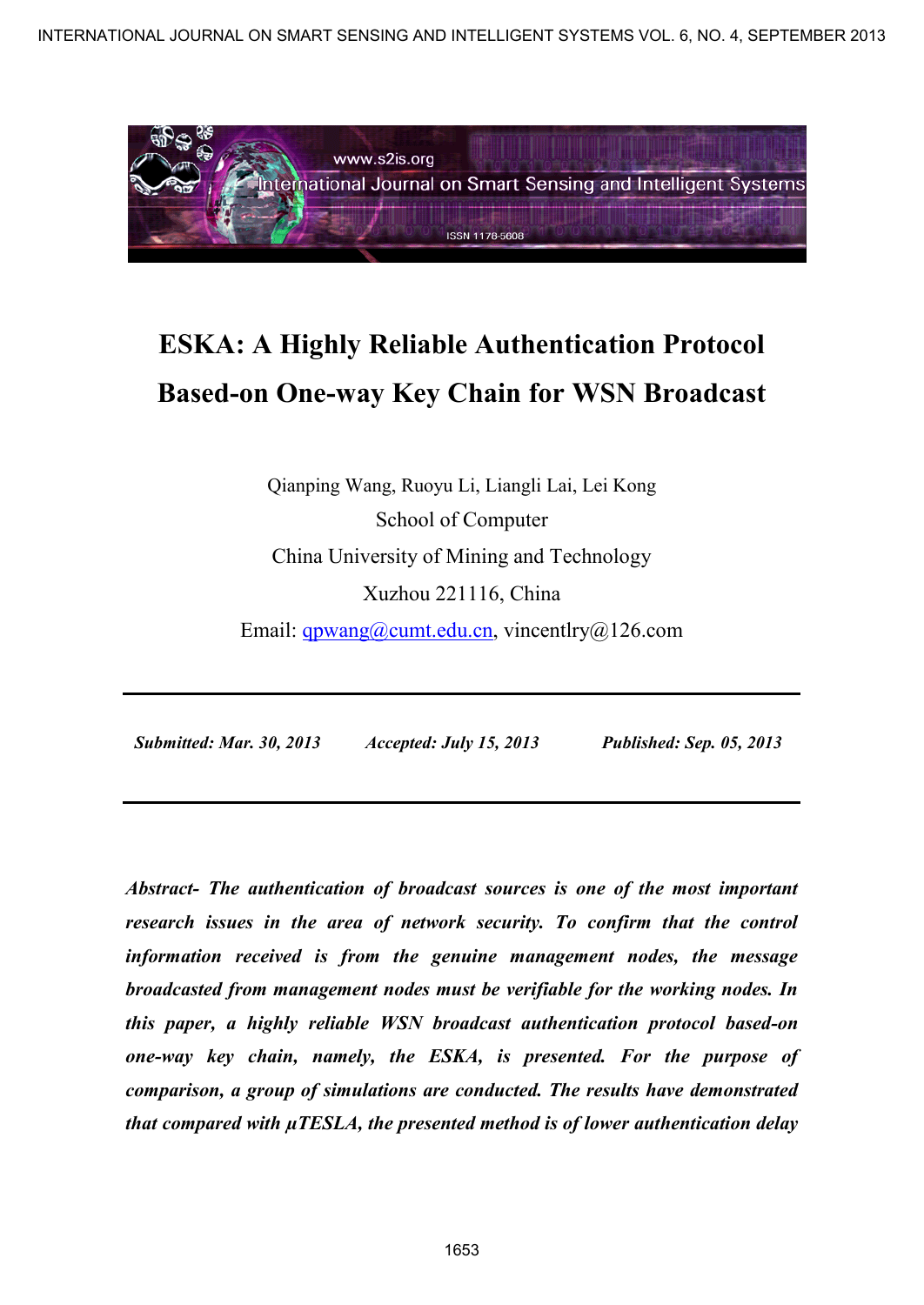*and higher authentication rate in large broadcast data traffic transmission*, *meanwhile reducing considerable communication overheads in those applications.*  **Index terms***:* **Broadcast Authentication Protocol, µTESLA, ESKA, High Reliability, One-way Key Chain.** 

#### I. INTRODUCTION

Sensor nodes are usually deployed in complex environments, and they are prone to be affected by external factors including human factors [1]. Meanwhile, nodes failure and many other factors may lead to the change of network topology [2]. Any kinds of secure issues of WSN may undermine the reliability of WSN applications, e.g., the commercial wireless security network in districts, monitoring the WSN deployment in enemy-occupied area for military use [3]. Traditional security mechanisms and protocols do not take the nods' characteristic into consideration, therefore they cannot be applied in WSN directly. Taking into account that the nodes in WSN are limited in computing speed, power supply, communication and message storage, it is demanded to design a robust security mechanism which can provide appropriate services and protect the WSN from malicious attack [4, 5].

Authentication is one of the principal security services in WSN, which aims to certify identity of nodes and correctness of messages from the source nodes. Many security services are based on the authentication issues [6]. In WSN, there are two kinds of authentication issues, including P2P authentication and broadcast authentication. P2P authentication is designed for certifying the communication between two points. Being different, broadcast authentication is an authentication for one node to multi-nodes. The traditional P2P authentication uses symmetric encryption technology to certify the message source: both sides communicate with each other by using the shared key to encrypt the messages. The source authentication of broadcast communicating cannot use the same mechanism, as any nodes within the network can imitate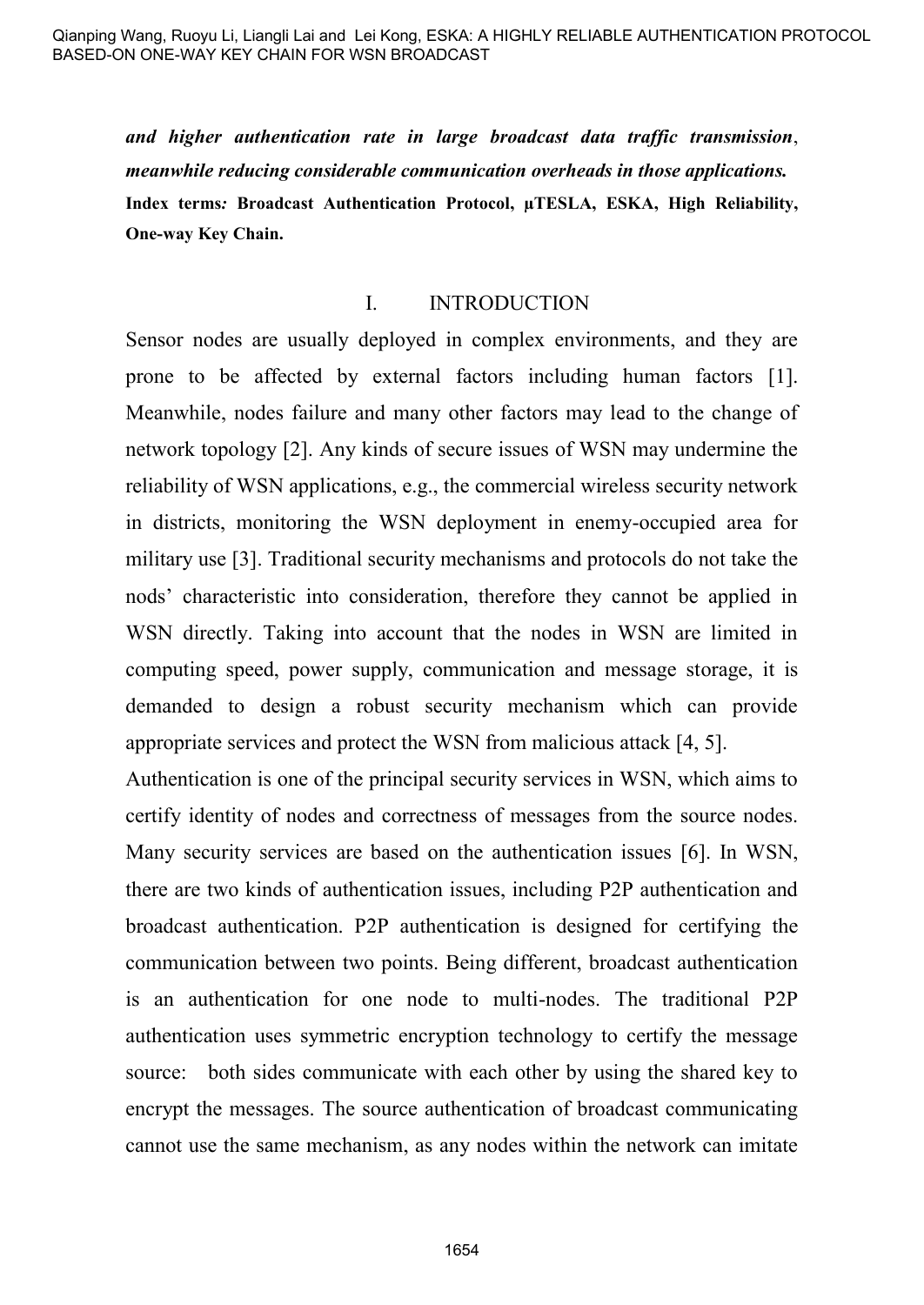the source node and send ciphertext [7]. Once any potential attacker obtained the shared key from certain node, the security of the broadcast authentication mechanism would be broken. By contrast, it would be better to choose the asymmetric encryption, which is a digital signature algorithm based on the public key mechanism. The sensor nodes are limited in computing speed, power supply, communication and message storage, traditional digital signature algorithms based on public key mechanism is not suitable for WSN, hence a novel broadcast authentication mechanism for WSN is demanded.

## II. Related Work

There are many research challenges for WSN [8]. A suitable security protection mechanism is demanded to ensure that the communication in network. One of the many requirements is security according to the characteristic of WSN [9, 10, 11]. The protocol SPINS is one of WSN security framework. For the limited resources and the optimal architecture of wireless communication, there are two secure modules of SPINS, namely, the SNEP and the µTESLA [12]. The former one outlines a very important basic security principle: data confidentiality, double sides' data authentication, the freshness of the data and P2P authentication. The µTESLA could use broadcast authentication in WSN with strictly limited resources. INTERNATIONAL JOURNAL ORIGINAL DESIGNATION CHECK (12) THE SMART SYSTEMS VOL. 6, NO. 4, SEPTEMBER 2013<br>
The source node and send eitherein. It contains that there to choose the<br>
mechanism would be briefen. By contrast, it

In Figure 1, the  $\mu$ TESLA broadcast authentication process is illustrated. The broadcast nodes broadcast packages  $P_1~P_6$  and release 4 keys  $K_{i-1}~K_{i+2}$  in 4 key cycles. The nodes will check packages' time information after they receive packages  $P_1$  and  $P_2$ , then determine that two packages' broadcast keys do not release, So  $P_1$  and  $P_2$  will be stored by sensors. The sensor nodes save the time information when the key will be released, and will receive the key information at the right time. After receiving key  $K_i$ , the nodes will calculate  $F(K_i)$  and check that whether  $F(K_i)$  is consistent with  $K_{i-1}$ . If not, the nodes will drop the key. Otherwise, the key will be considered to be legal. After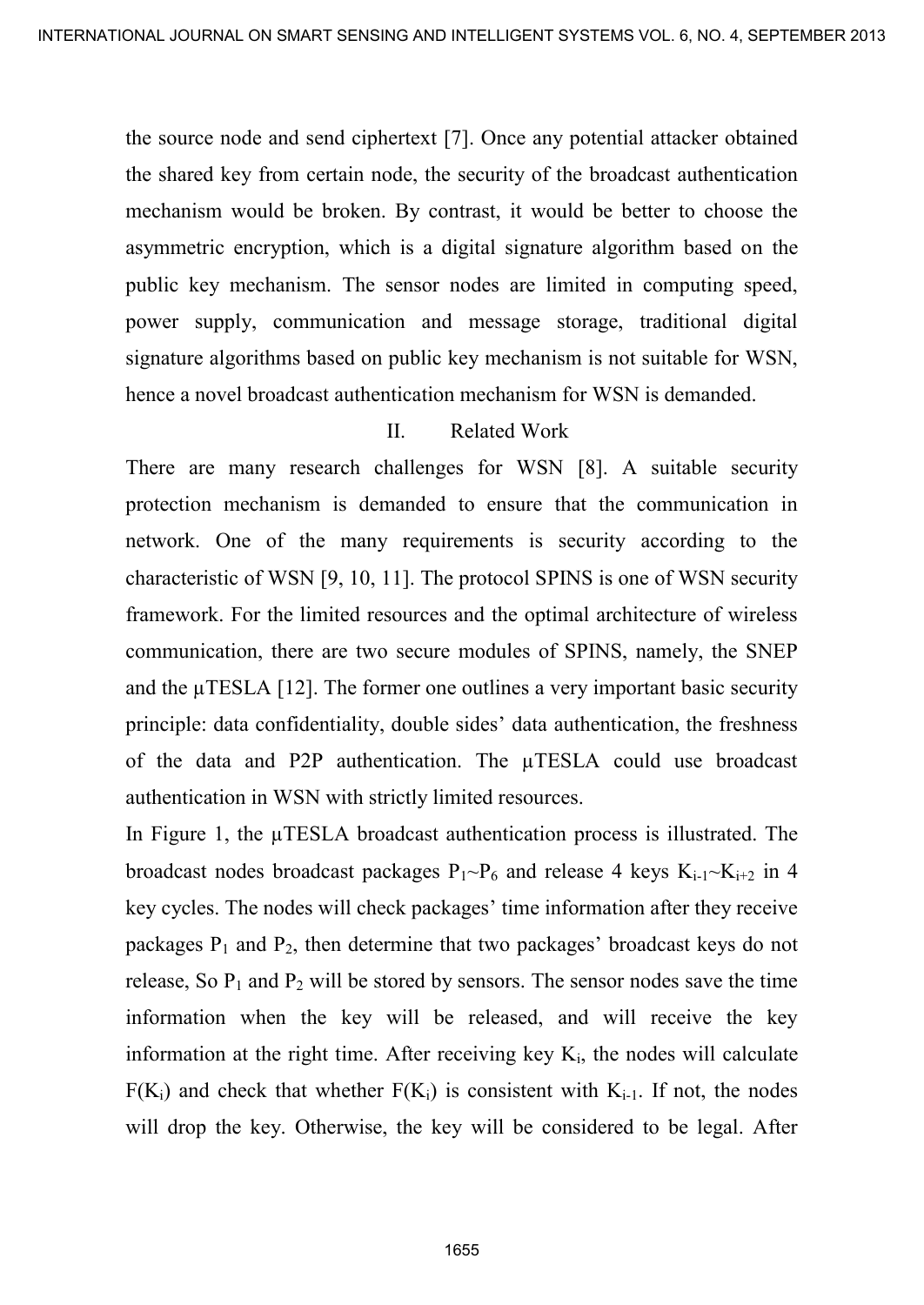receiving the legal key, the nodes will use Ki to authenticate  $P_1$  and  $P_2$ receiving in  $[T_i, T_i + T_{int}]$  according to the time scale.



Figure 1. Broadcast authentication process of  $\mu$ TESLA

If the node dropped the released key  $K_{i+1}$ , it can certify  $P_3$  after receiving the next broadcast key  $K_{i+2}$  that is the key certifying  $[T_{i+2}, T_{i+2}+T_{int}]$ . Due to the loss of  $K_{i+1}$ , the nodes can judge the key by comparing that if  $F^{(2)}(K_{i+2})$  and  $K_i$ is equal. If it is legal, then it needs to calculate  $K_{i+1} = F^{(1)}(K_{i+2})$ , and use  $K_{i+1}$  to certify  $P_3$ , use  $K_{i+2}$  to certify  $P_4$  and  $P_5$ .

The uTESLA tackles some problems in broadcast authentication such as:

- 1) Shares the network key,
- 2) Generates one-way of the key chain,
- 3) Releases the lost key packages,
- 4) Delay key's releasing,
- 5) Authenticate and initiate the key.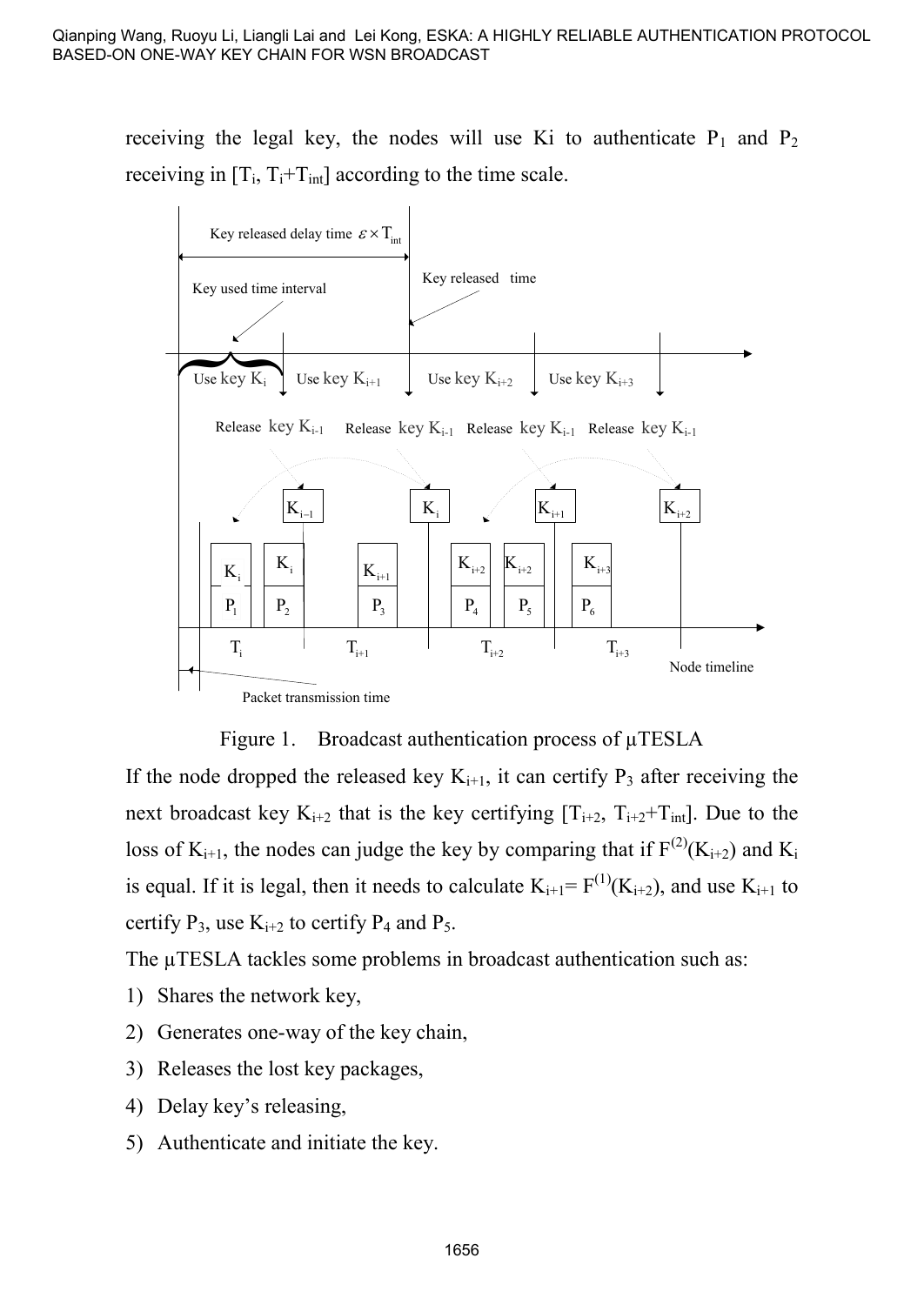The drawback of the  $\mu$ TESLA lies in that the authentication delay may bring about DoS attack in the cycle of distributing parameters.

III. The Broadcast Authentication Scheme ESKA Traditional authentication schemes usually adopt asymmetric key to carry out authentication, such as RSA, DSA and so on, but those schemes require large memory for message storage, which may cause more energy consuming [13]. As a result, those schemes are not suitable for WSN [14]. Although in some relative works, it was suggested that the elliptic curve key algorithm which has shorter key message and less calculating process can be used for WSN to carry out authentication, but the memory and energy consuming is still too large for real WSN applications [15, 16]. This paper adopts symmetric encryption algorithm to carry out broadcast authentication in WSN [17]. ESKA is based on the following assumptions [18]: INTERNATIONAL JOURNAL OR SNATH (STERNATION AND INTELLIGENT SYSTEMS VOL. 6, NO. 4, SEPTEMBER 2013<br>
III. The Education of the particular statements and the methods continue and the method and the method and the methods and s

- 1) The base station is of strong calculating capability, large memory and well protected,
- 2) The nodes of WSN can communicate with the base station either directly or indirectly,
- 3) Before deployed in WSN, the nodes have stored the Hash algorithm codes, initial key and other information.

a. System initialization

The packages' form used by base station to carry out broadcast authentication is as table 1. Hd represents the header of signature package, which has source address, package's length, and destination address.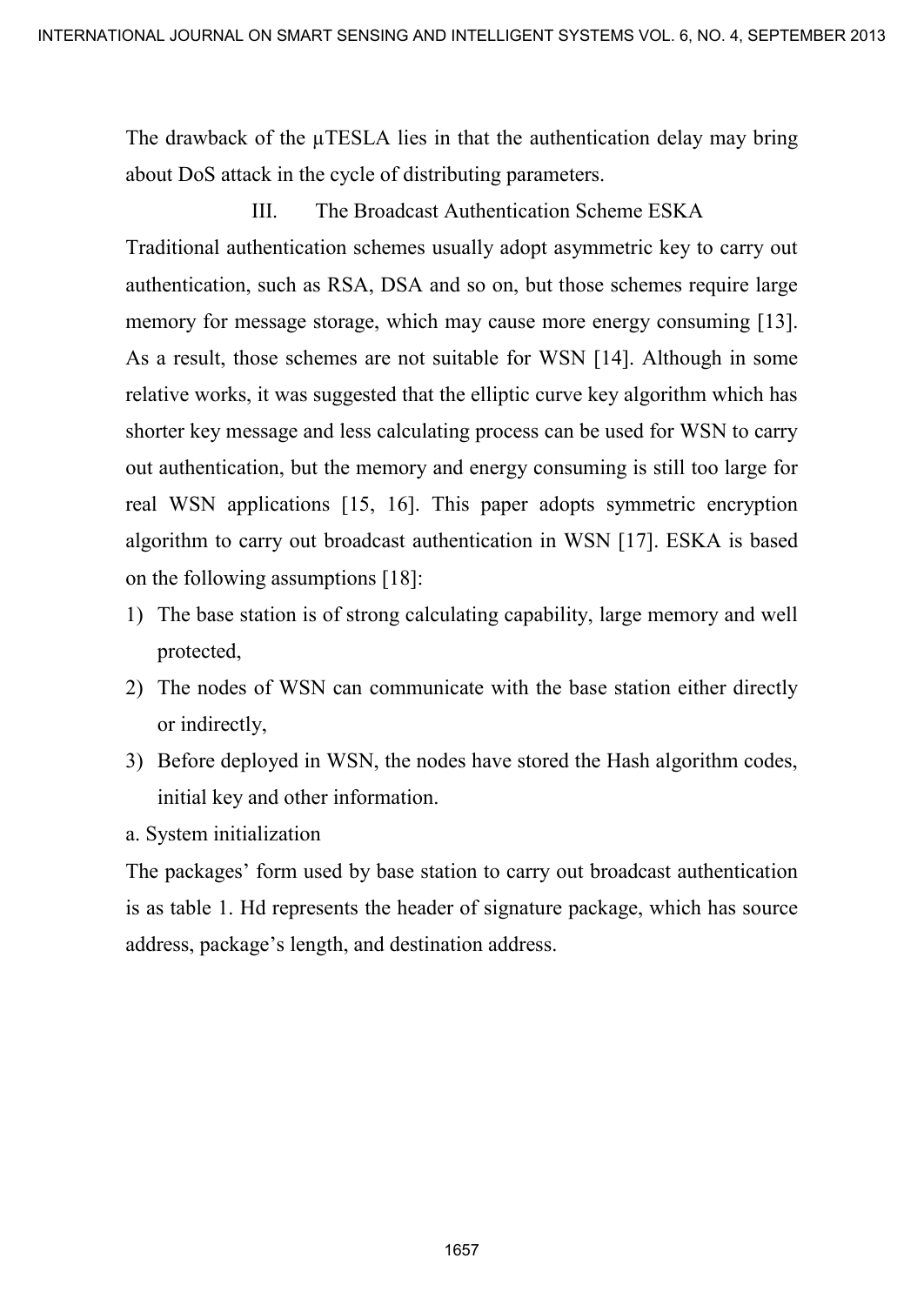| Form         | <b>Explanation</b>     |
|--------------|------------------------|
| Src          | source address         |
| Len          | package's length       |
| Dst          | destination address    |
| Cmd          | current packet type    |
| Rnd          | signature round number |
| $_{\rm Ctr}$ | Timer                  |
| Data         | valid data             |
| Mac          | Signature              |

Table 1: Signature packages' form of base station

a.i The generation of key chain

The base station saves shared one-way Hash function by the whole network before the network is deployed, then generates the key chain with the key generating algorithm [19]. The generation of key chain is based on one-way function, MD5 is used. MD5 is a classical Hash algorithm, it can deal with any message and then get the 128bit key. It is suitable for WSN in security and calculating cost.

The first key  $K_0$  of the key chain is generated randomly, then the p+1 key  $\{K_0, K_1, K_2, \dots, K_p\}$  by the following key generating process.

$$
K_1 = F^{(1)}(K_0)
$$
  
\n
$$
K_2 = F^{(2)}(K_0)
$$
  
\n
$$
K_3 = F^{(3)}(K_0)
$$
 ...... (1)  
\n........  
\n
$$
K_p = F^{(p)}(K_0)
$$

The process of the base station using the key chain is opposite process of the generating of the key chain, which can be written down  $L = {K_0, K_1, K_2, \ldots, K_N}$  $K_p$ , where  $K_0 = F(K_1)$ .

a.ii The release of initial key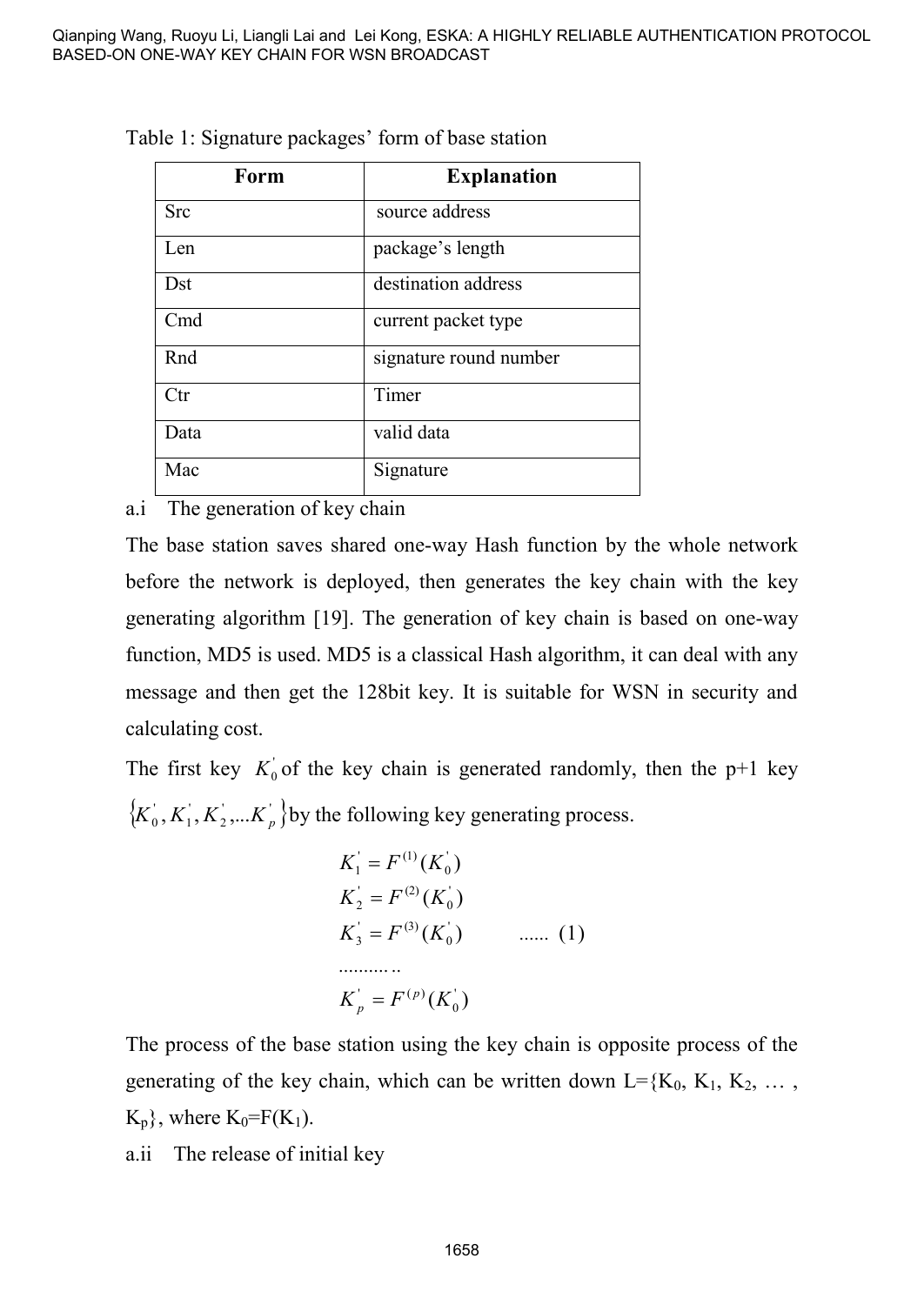At the beginning, nodes need to join in WSN. First they must register in base station, and get the necessary security information. The process is as follow:

$$
A \to BS: ID_A \parallel N_A \parallel \text{Re } q \parallel MAC(K_{au}, ID_A \parallel N_A \parallel \text{Re } q) \quad \dots \dots \quad (2)
$$
  

$$
BS \to A: (K_0 \parallel ID_A)K_{en}, MAC\{K_{au}, N_A \parallel (K_0 \parallel ID_A)\}K_{en} \quad \dots \dots \quad (3)
$$

A is the sensor node, BS is the base station,  $N_A$  is a random number that can carry out strong refresh authentication. Req is the package that requests to join in the WSN. BS once receives packages with Req, it must copy the node's information.  $K_{\text{au}}$  is the authentication key between A and S.  $K_0$  is the initial key, and also the first key information of the Hash chain.  $K_{\text{au}}$  is the authentication key between A and BS, Ken is the encryption key between A and BS when they carry out communication. They both generate the shared key information: INTERNATIONAL JOURNAL OR SIGNER CHRISTING AND INTELLIGENT SYSTEMS VOL. 8, NO 4, SEPTEMBER 2013<br>
At the hegmaning, nodes weed to join in WSN. First they must register in hase<br>
station, and get the necessary security inform

$$
K_{en} = F^{(1)}(K_{start}) \quad \dots \quad (4)
$$

$$
K_{au} = F^{(2)}(K_{start}) \quad \dots \quad (5)
$$

With the above steps, the sensor node receives the first key  $K_0$  in one-way key chain. Then when BS releases the  $K_1$ , it can calculate  $F(K_1)$  to distinguish the released key by checking whether  $F(K_1)$  is equal to  $K_0$ . The base station signature and the sensors authentication will be safe.

b. Broadcast signature and authentication

The base station sends control information to sensor nodes in the way of broadcasting packages [20]. The ESKA is based on one-way key chain broadcast authentication algorithm, which core part is to solve the base station signature and nodes certifying.

b.i The BS signature and the key transmit

The base station sends broadcast packages  $M_{A1}$  to sensor A:

$$
M_{A1} = \{H_d \parallel Cmd \parallel Rnd \parallel Ctr \parallel Data \parallel Mac_{A1}\} \quad \dots \quad (6)
$$
  

$$
Mac_{A1} = Mac(K_j, || H_d || Cmd || Rnd || Ctr || Data) \quad \dots \quad (7)
$$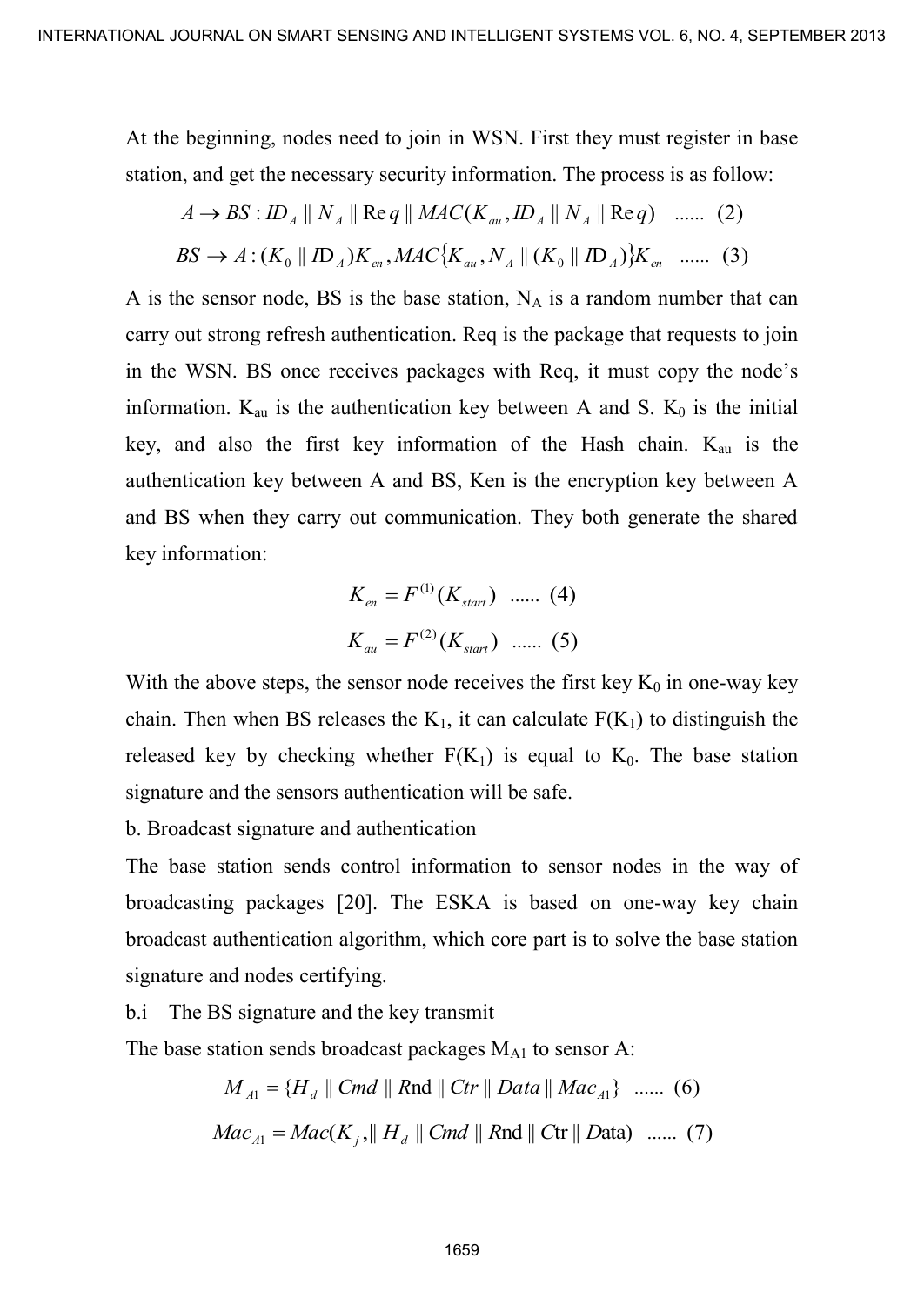The Figure 2 shows the process of sending the base station's signature packages. The base station node and sensor nodes have the same buffer packet's threshold R. When the size of data packet reach the threshold, the base station will consider that it has already reached the max number of buffer packets, then it will broadcast the key packets regardless of whether the time slot is T.

The process of the algorithm of broadcasting key packets:

Step 1: The base station checks that whether there exist packets to be sent. If exist, it will send the packets, then generate  $MAC<sub>i</sub>$  with encryption.

$$
Msg = \{M_i \parallel MAC_i\} \quad \dots \quad (8)
$$

$$
M_i = \{H_d \parallel Cmd \parallel Rnd \parallel Ctr \parallel Data\} \quad \dots \quad (9)
$$

After processing, the base station will broadcast it to sensor nodes, the counter will increase 1. If not, it will turn to step 3;

Step 2: The base station judges whether the signature packet's counter is greater than threshold R, if it has reached the threshold R, which means that the node has reached its limit for caching the signature packet and can no longer cache signature package. At this time, base station node will broadcast key packets to help the sensor nodes certify the received signature data packet and then set counter Num and timer zero. Turn to step 1. Or, turn to step 3; Step 3: Check whether the timer has reached the moment key is released. If not, turn to step 1;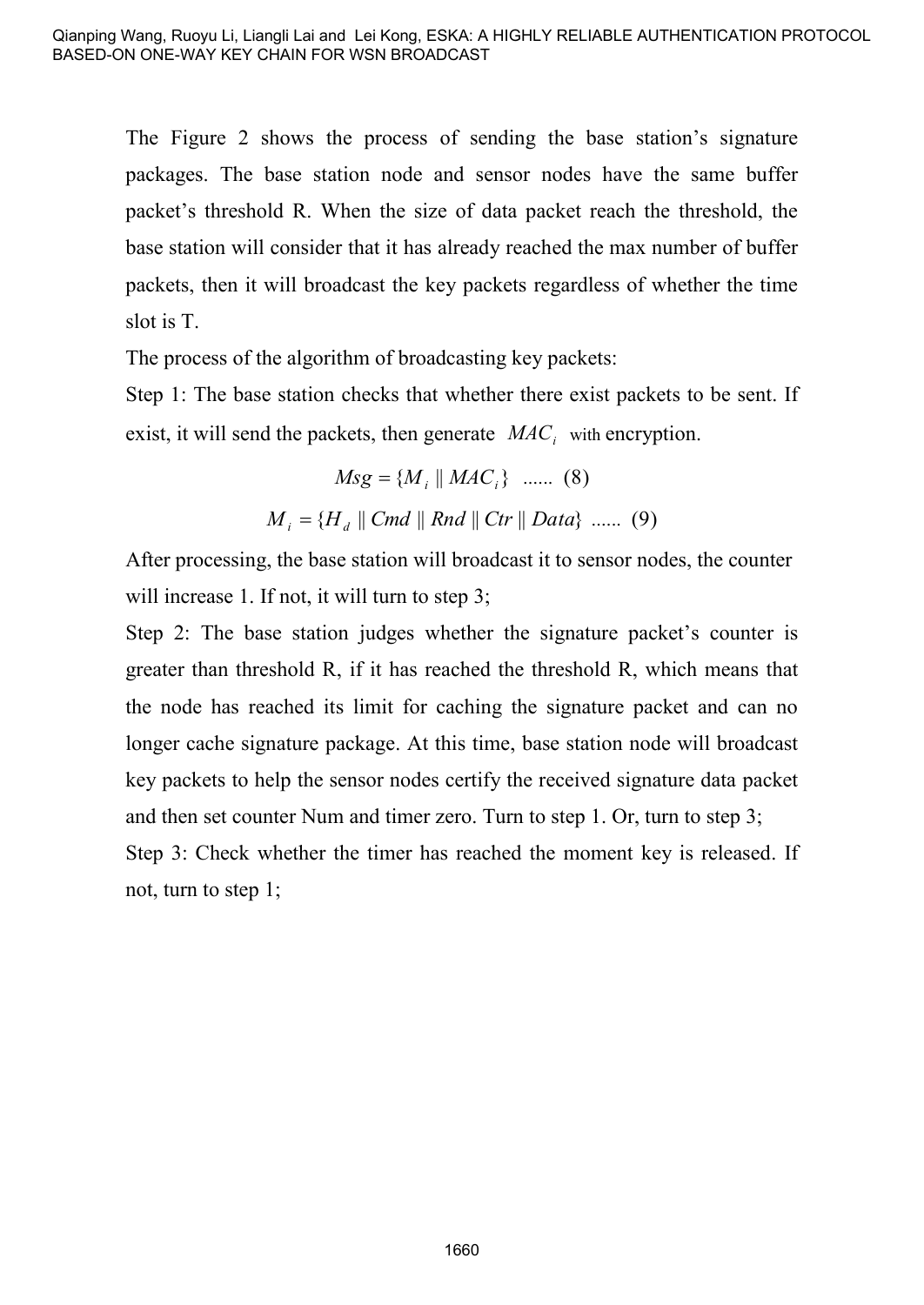

Figure 2. Signature packets and key packets from base station

Step 4: If it has reached time T, the base station node will check whether the signature packet counter Num is greater than zero. If, it means that it is not broadcasting the signature packet in last period. It is no significant to broadcast key packet. At this time, the base station node will not release the key packet information, but set the timer zero (re-timing), then postpone the release of next authentication key;

Step 5: If Num is greater than zero, which means that the base station node broadcasts the signature packet in the last period. At this time, base station broadcasts key packet, and clears the signature packet counter Num and the timer T, turn to Step 1.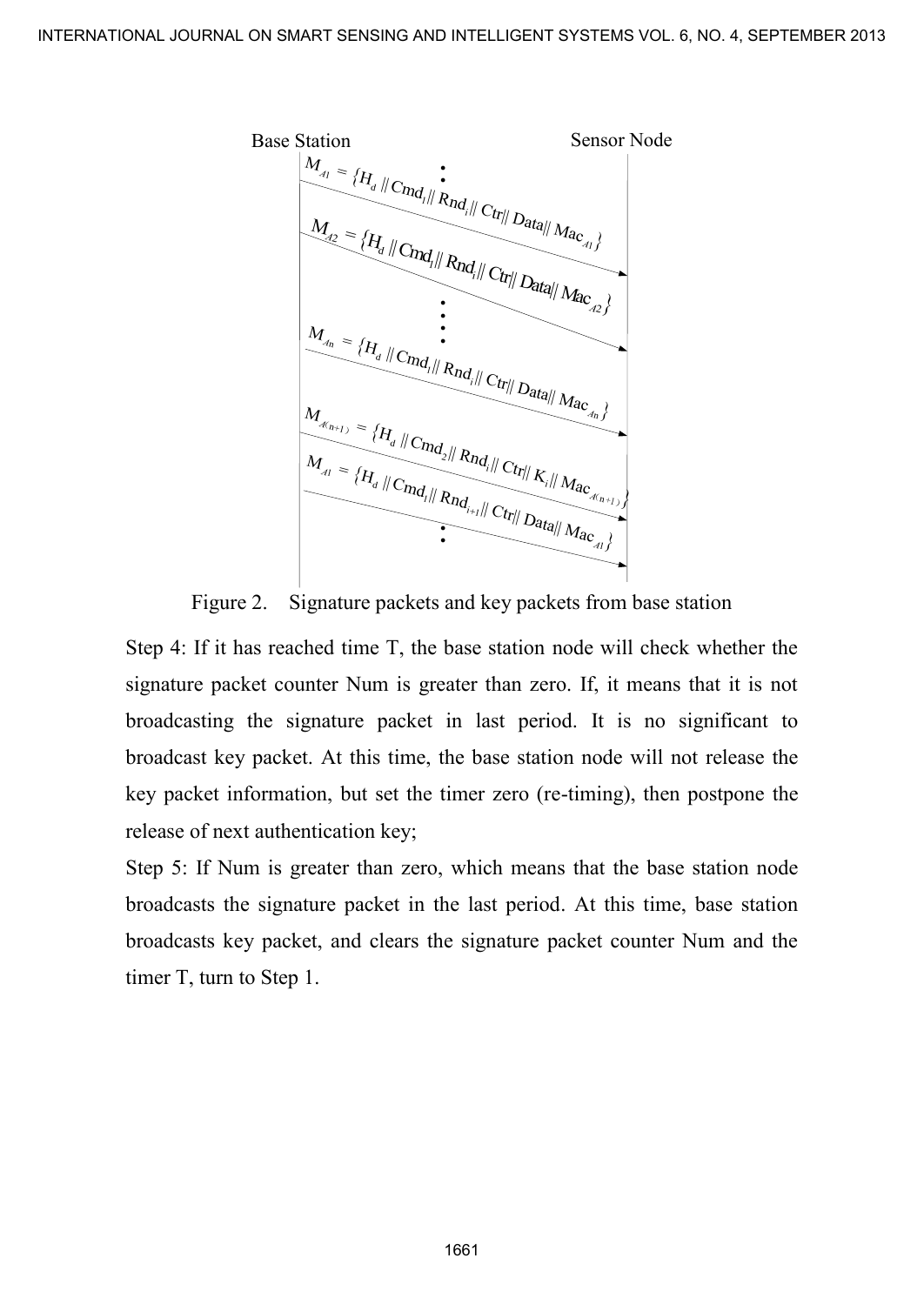Qianping Wang, Ruoyu Li, Liangli Lai and Lei Kong, ESKA: A HIGHLY RELIABLE AUTHENTICATION PROTOCOL BASED-ON ONE-WAY KEY CHAIN FOR WSN BROADCAST



Figure 3. Process of broadcasting signature packets and key distribution Figure 3 is the process of broadcasting signature packets and sending key. At  $T_{j+1}$  moment, sensor nodes receive the key information  $K_j$ . It will calculate  $F(K_i)$  first, then compared with  $K_{i-1}$ . If equal, the key is a legitimate key, otherwise drop the key package. After receiving valid key  $K_j$ , nodes will find the cached data packets which use signature of this key information according to Rnd in the packet. The entire life cycle of the base station is divided into some time slices. In each slice the base station will use the key in one-way key chain to sign data packet in the corresponding period. Generating the sequence of key and releasing the key chain are opposite.

b.ii Packet caching and digital signature authentication

After node receiving the signature packet from the base station, it will deal with data packets differently according to Cmd and Rnd. When generating the packet signature, it will use symmetric encryption algorithm RC5. RC5 is a simple and efficient algorithm, and it is suitable for hardware and software implementations, it is also a customizable encryption algorithm. The sensor nodes can choose different parameters to carry out cryptographic operations, which is very flexible.

When receiving signature packet  $Packet<sub>1</sub>$ , the node must firstly check whether the packet is the base station broadcast packets or forged by the attacker. Cmd and Rnd from the packet and then checks whether the Cmd is in the set of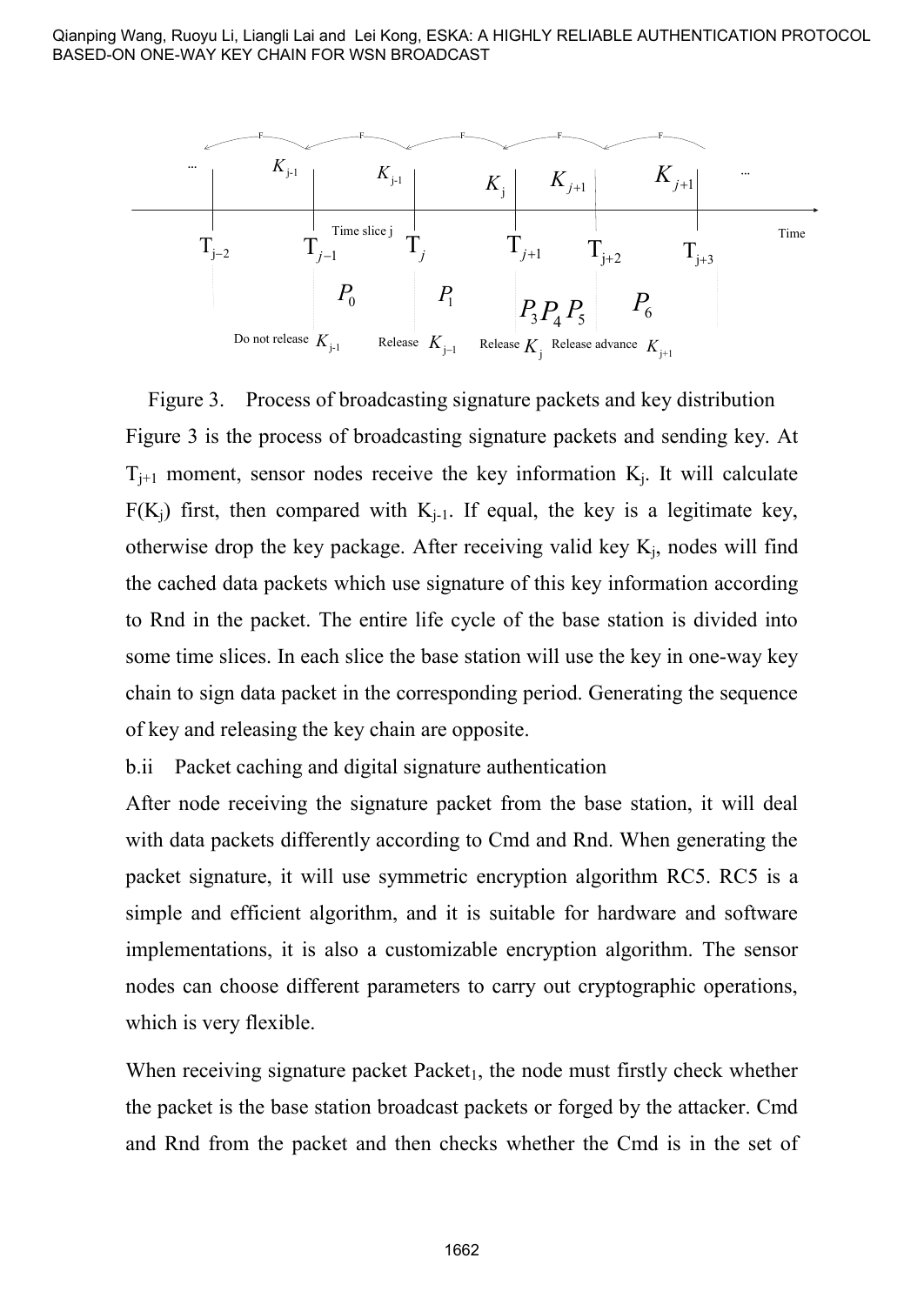Cmd commands, Rnd is in reasonable range. If any one is not in the correct range, it indicates that the packet is forged or maybe mistakes occurred in sending, followed by dropping of the packet. Otherwise, the node will continue to check wheterh Ctr is correct or not.

It can check the packets' freshness by counter Ctr. Ctr corresponds to an increment counter in the base station node. The counter will plus 1 when sending a data packet. The sensor nodes should check whether the Ctr is greater than *Ctr'* the last received packet. If  $Cr > Cr'$  is wrong, drop the packet. Then the base station judges data packet type of Cmd, and fulfills corresponding operations. INTERNATIONAL JOURNAL ON SMART CHECK THE TREAT SYSTEMS VOL. 6, NO. 4, SEPTEMBER 2013<br>
Cond commands, Rod is in reasonable range. If any one is not in the correct range. It indicates that the packet is forged or maybe mist

If the packet received by the base station node is key releasing packet, base station node will begin the certification process of the packet. The sensor node will take out Rnd<sub>i</sub> and  $K_j$  from key released package, and finds the data packet include Rnd<sup>i</sup> . Each data packet collected in the data package set will be certified using the  $K_i$ . Then the sensor node certifies  $Rnd_{i-1}$ .

The base station node and sensor node have same packet buffer threshold R, all the sensor nodes will not receive more data than the threshold R package. If the number of the received packet is more than this number, then the node can judge that they have already suffered DOS attack.

c. The refresh of the key chain and new node joining in

c.i The refresh of one-way key chain

In initialization, the base station node generates a key chain  $L = \{K_0, K_1, K_2, ... K_p\}$ . If the key chain is depleted in the life cycle of the base station, broadcast signature and certification process will not continue, so the base station need to generate new key chain to continue this signature certification process.

Base station generates a new key chain which can not be used immediately. The sensor nodes will check the received key information and judge its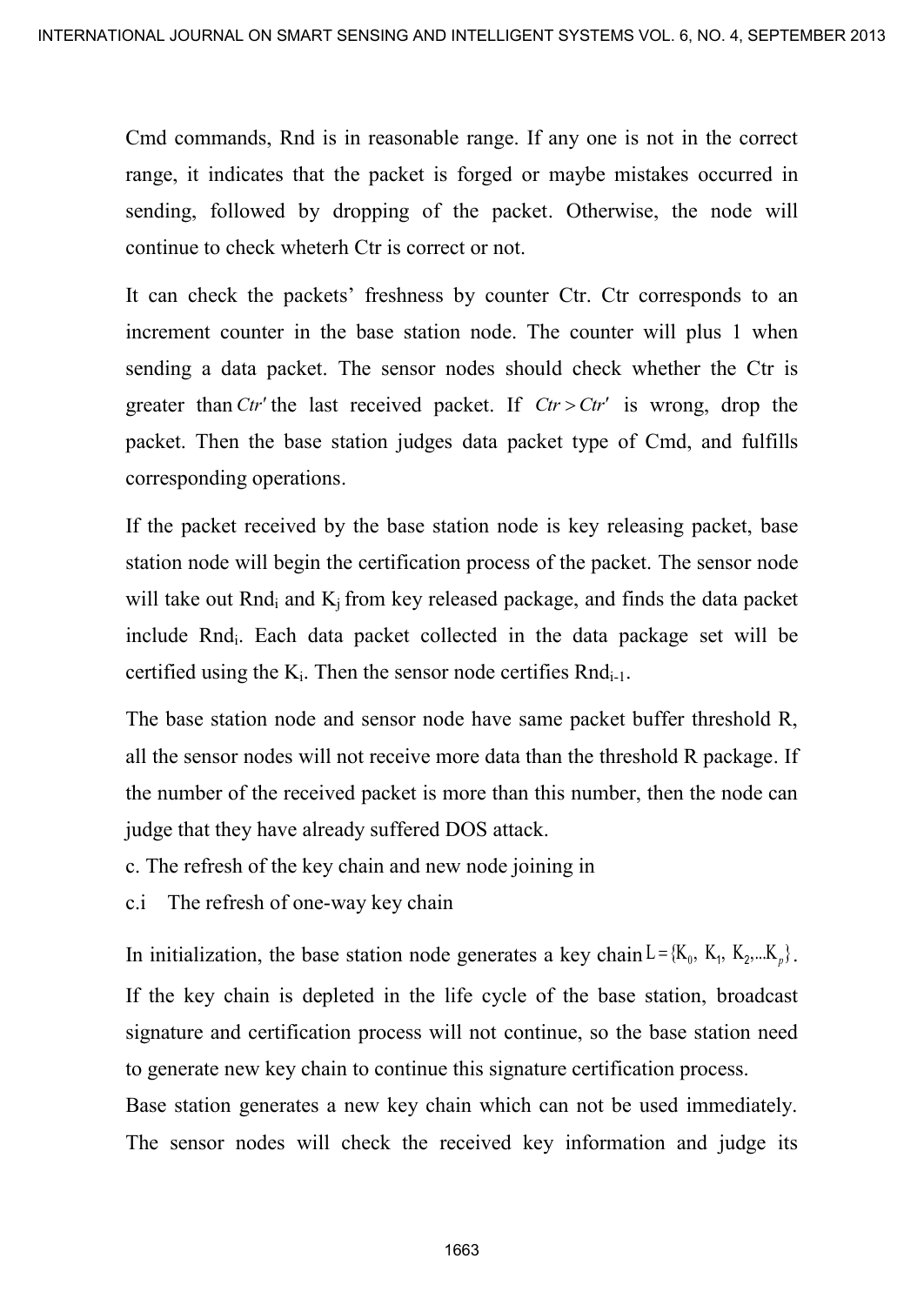legality. If  $F(K_{i+1})$  is not equal to  $K_i$ , the sensor node will consider that this is a fake key release packet and drop it, the entire certification process will be interrupted. The paper designed a mechanism which uses the already existing chain tail key to certify the chain head of the new key chain.

When the base station node find that key in the one-way key chain has only  $K_P$ and  $K_{P-1}$ , it will generate a new key chain. First of all the base station will use one-way key chain generation algorithm described above to generate new key chain  $L = \{K_0, K_1, K_2, \dots, K_p\}$ . Then the base station sends  $K_0$  to sensor nodes. The node updates its own key information after confirming the signature packet from base station.

The base station node generates a new key chain and broadcast key update message to others.

$$
Msg_1 = \{H_d \parallel Cmd_3 \parallel Rnd_i \parallel Ctr \parallel K'\parallel Mac_1\} \dots \dots (10)
$$
  

$$
Mac_1 = Mac\{K_{p-1}, H_d \parallel Cmd_3 \parallel Rnd_i \parallel Ctr \parallel K'\} \dots \dots (11)
$$



Figure 4. Key chain update

 $K_0^{\prime}$  is the first key of the new key chain, the message use  $K_{p-1}$  to carry out signature. Sensor nodes use the Cmd to judge that if this news is the key chain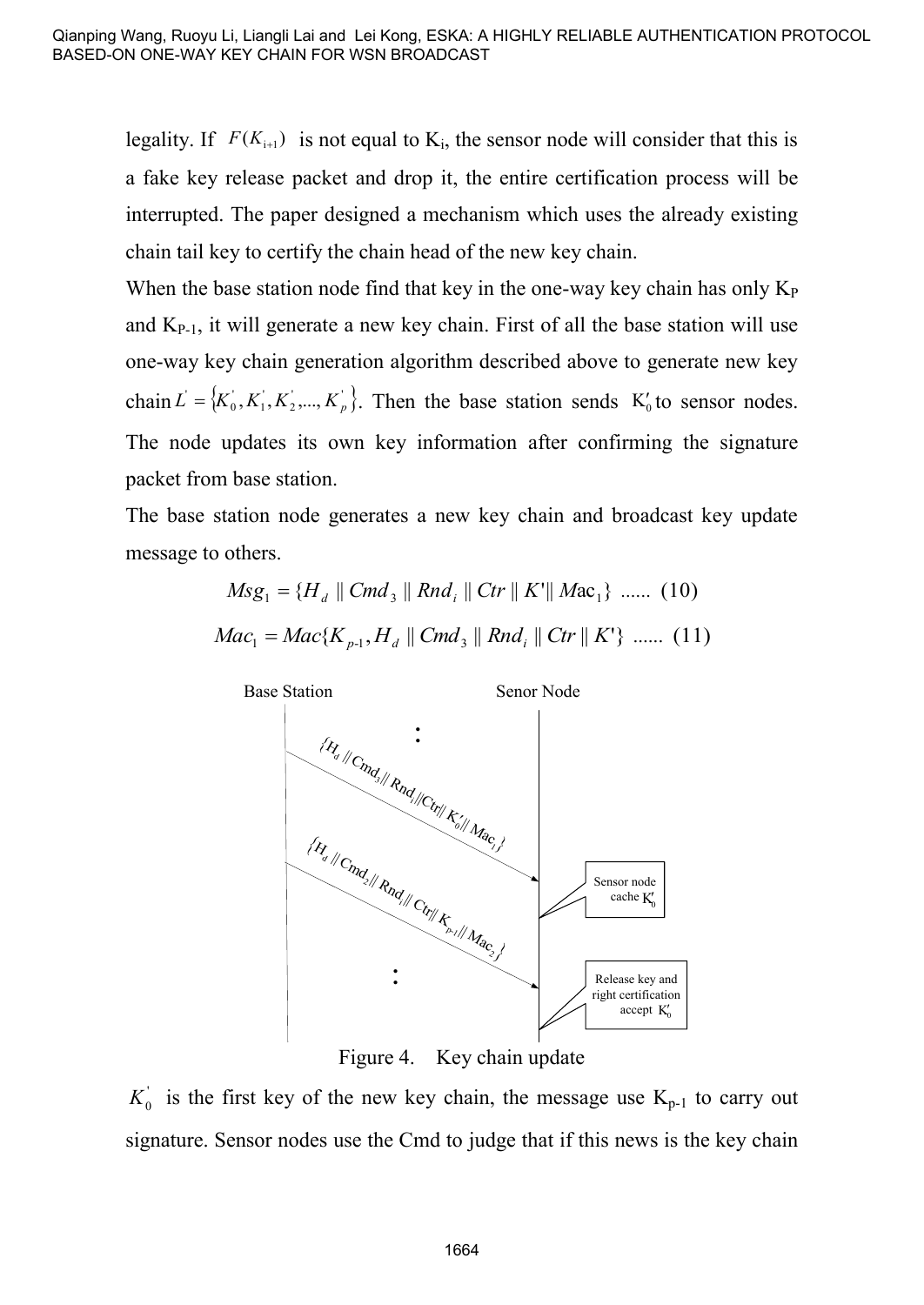update message. If the news is, sensor node will cache message and wait for the base station broadcast to release key packets. Sensor node receives a key release message Msg<sub>2</sub>.

$$
Msg_2 = \{H_d \parallel Cmd_2 \parallel Rnd_i \parallel Ctr \parallel K_{p-1} \parallel Mac_2\} \dots \quad (12)
$$
  

$$
Mac_2 = Mac\{K_p, H_d \parallel Cmd_2 \parallel Rnd_i \parallel Ctr \parallel K_{p-1}\} \dots \quad (13)
$$

By comparing  $F(K_{p-1})$  with the last authentication key  $K_{P-2}$ , the node judges whether  $K_{p-1}$  is a legitimate key. If it is, the node can certify  $Msg<sub>1</sub>$ .  $K_0$  is the new key when  $Msg<sub>1</sub>$  is legal. INTERNATIONAL JOURNAL ORIGINAL SURVENTION SYSTEMS VOL. 6, NO. 4, SEPTEMBER 2013<br>
update message. If the news is, sensor node will each message and want for<br>
the base station broadcast to release we preletts. Sensor node c

c.ii New node authentication

When a new node requests to join in WSN, it needs to register to the base station node and declare its own existence, and obtain the relevant parameters information of the sensor network, including the authentication key.

First the new node must have preset the one-way hash function h=F() and public key information  $K_{start}$ .

Step 1: The node first calculates the encryption key and authentication key, the process is as formula 4 and formula 5;

Step 2: To join in WSN, the node sends key request information to the base station. The packet message is as follow:

 $mes \text{Re } q = \{ \text{Re } q \parallel ID_{new} \parallel N_A \parallel Ctr \parallel MAC(K_{au}, \text{Re } q \parallel ID_A \parallel N_A) \} \dots$  (14)

Where Req represents data's type, and  $ID<sub>new</sub>$  is the node's ID information,  $N_A$ is used to achieve the strong refresh authentication.

Step 3: The node monitors the base station that whether it sends the Req response packets. If not, the node will wait for 2s to re-send the key request package msgReq.

Step 4: If the node receives the response packets from the base station:

 ${message = \{(K_i \parallel ID_{new})K_{en} \parallel Ctr \parallel MAC(K_{au}, N_A \parallel (K_i \parallel ID_{new})K_{en})\}}$  ....... (15) The node will carry out broadcast authentication to the received data packets.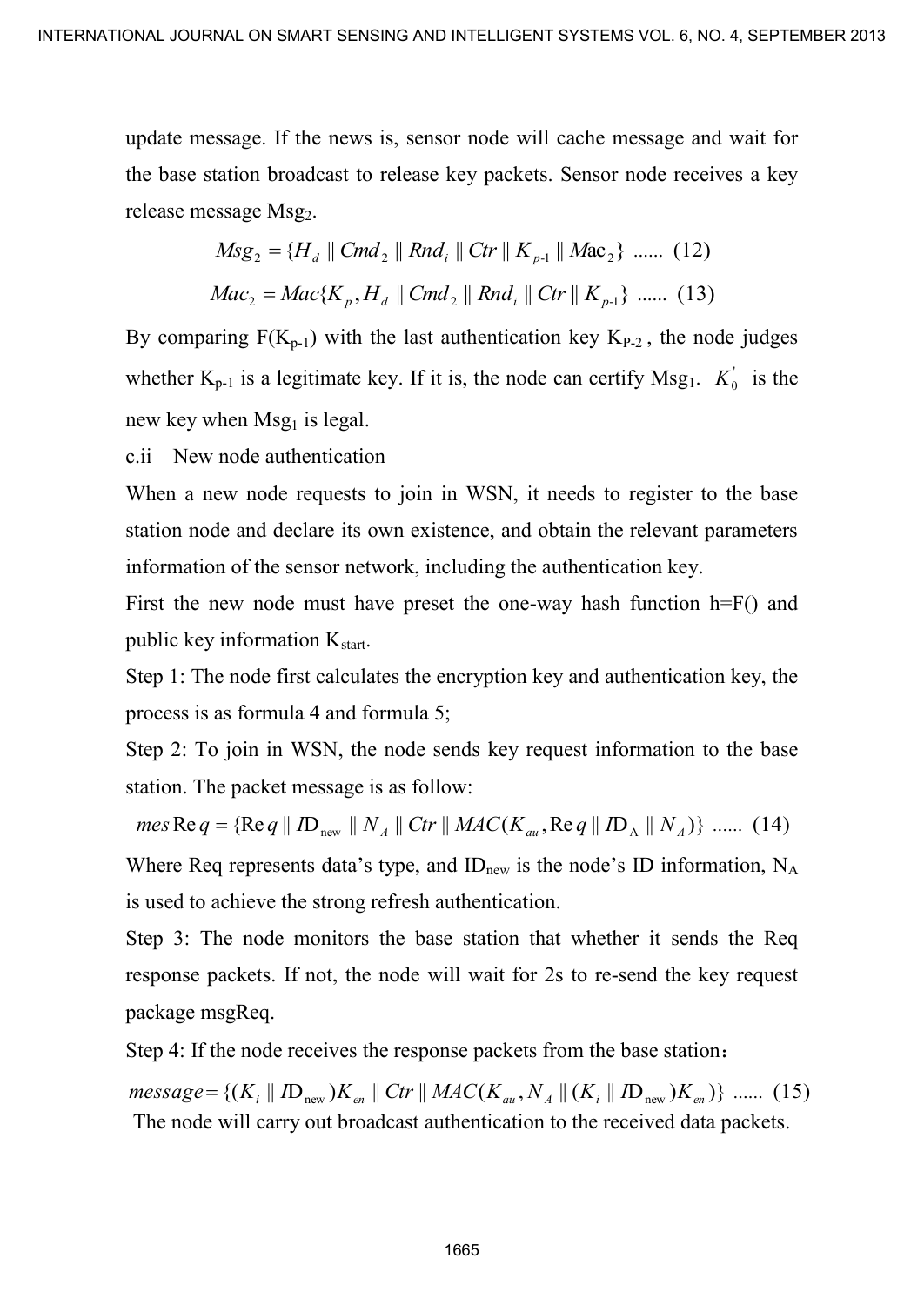If authentication fails, drop the package. The node waits for 2s to re-send msgReq message to the base station node to request the key information.

Step5: If the authentication is successful, the new node will register at the base station successfully. The node needs to save the key  $K_i$  in the response packet.

# IV. Simulation

In this paper, Matlab7.0 is adopted to conduct simulations and compare the performance of µTESLA with the proposed ESKA. The simulation results show that ESKA is of lower authentication delay and higher authentication rate in lager broadcast data traffic transmission, and overheads in those applications are reduced.

a. Simulation parameters

It sets the same stimulation scene to  $\mu$ TESLA and ESKA. The stimulation parameters are as following Table 2.

|  |  |  | Table 2: Simulation parameters |
|--|--|--|--------------------------------|
|--|--|--|--------------------------------|

| Form                    | <b>Explanation</b>                 |
|-------------------------|------------------------------------|
| $(0,0)$ to $(100,100)$  | nodes random distribution area     |
| $(xBS, yBS) = (50, 75)$ | Coordinates of the base station BS |
| $nn=101$                | Number of nodes                    |
| $Emax=2.5J$             | Node's initial energy              |
| Data Packet's size      | 500Bytes                           |
| Eelec=50nJ/bit          | Energy consumption for wireless    |
|                         | communication                      |
| $Stop=360s$             | Maximum simulation run time        |

The distributed nodes are shown as in Figure 5.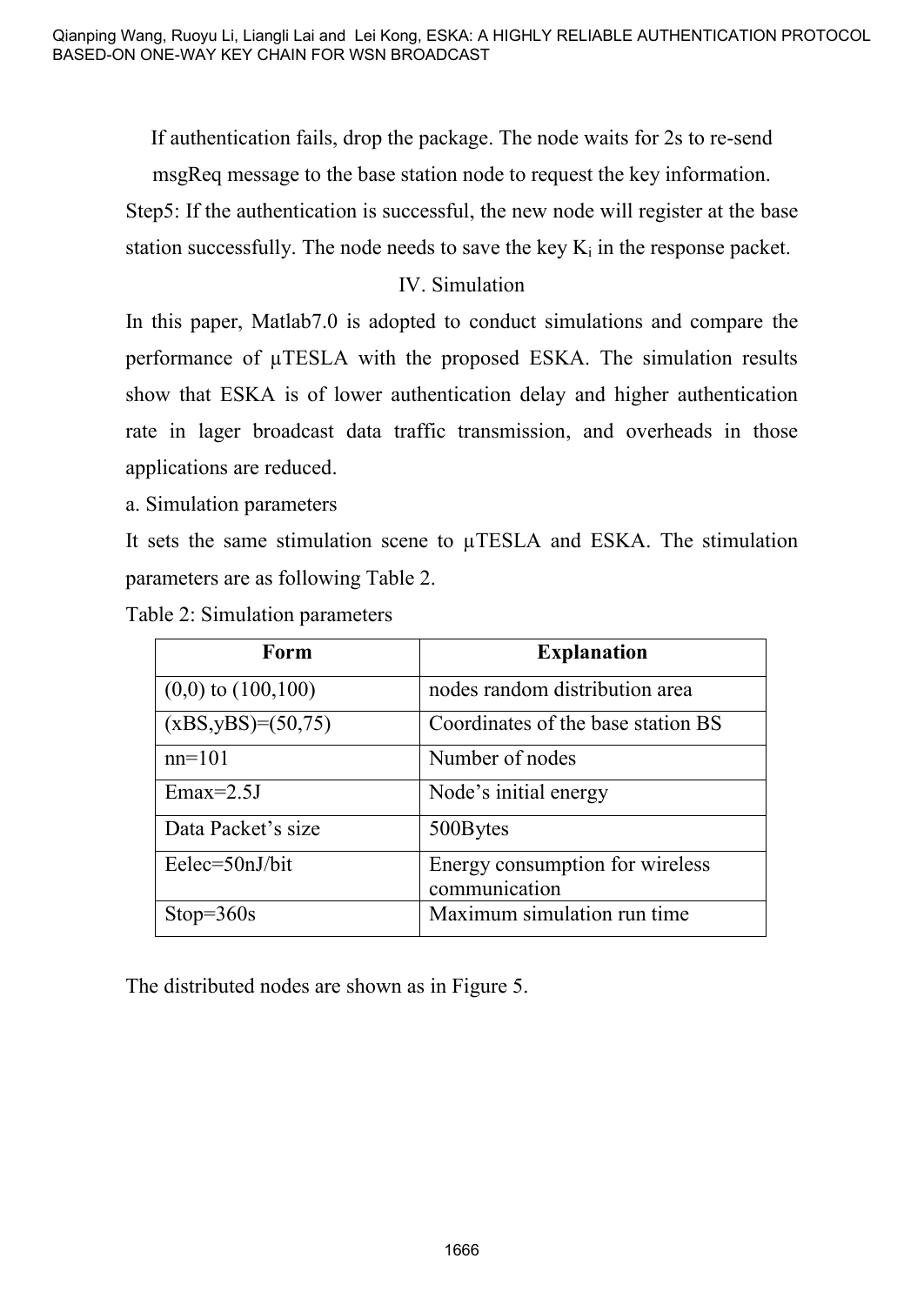

#### b. Simulation analysis

The stimulation experiment compares  $\mu$ TESLA and ESKA in the following aspects: power consumption, authentication rate, authentication delay and packet loss rate.

#### b.i Power consumption

Figure 6 is energy consumption of the ESKA and the  $\mu$ TESLA with 100s simulation time and key release cycle  $T = 1s$ . ESKA consumes less power than µTESLA in the entire simulation cycle. With the base station signature data traffic increasing, the gap between the ESKA and µTESLA on the energy consumption is increasingly smaller. The broadcast authentication scheme ESKA release key packet depends not only on time. When the signature packet traffic is small, the base station will first check whether it sends signature package in last key cycle. If yes, the base station will broadcast key packet; if not, key package will be postponed release until the next key sending cycle, which saves energy by reducing unnecessary keys release. INTERNATIONAL JOURNAL ON SMART SENSING AND NUEL ILLEND SYSTEMS VOL. 6, NO. 4, SEPTEMBER 2013<br>  $\frac{1}{10}$ <br>  $\frac{1}{10}$ <br>  $\frac{1}{10}$ <br>  $\frac{1}{10}$ <br>  $\frac{1}{10}$ <br>  $\frac{1}{10}$ <br>  $\frac{1}{10}$ <br>  $\frac{1}{10}$ <br>  $\frac{1}{10}$ <br>  $\frac{1}{10}$ <br>  $\frac{1}{1$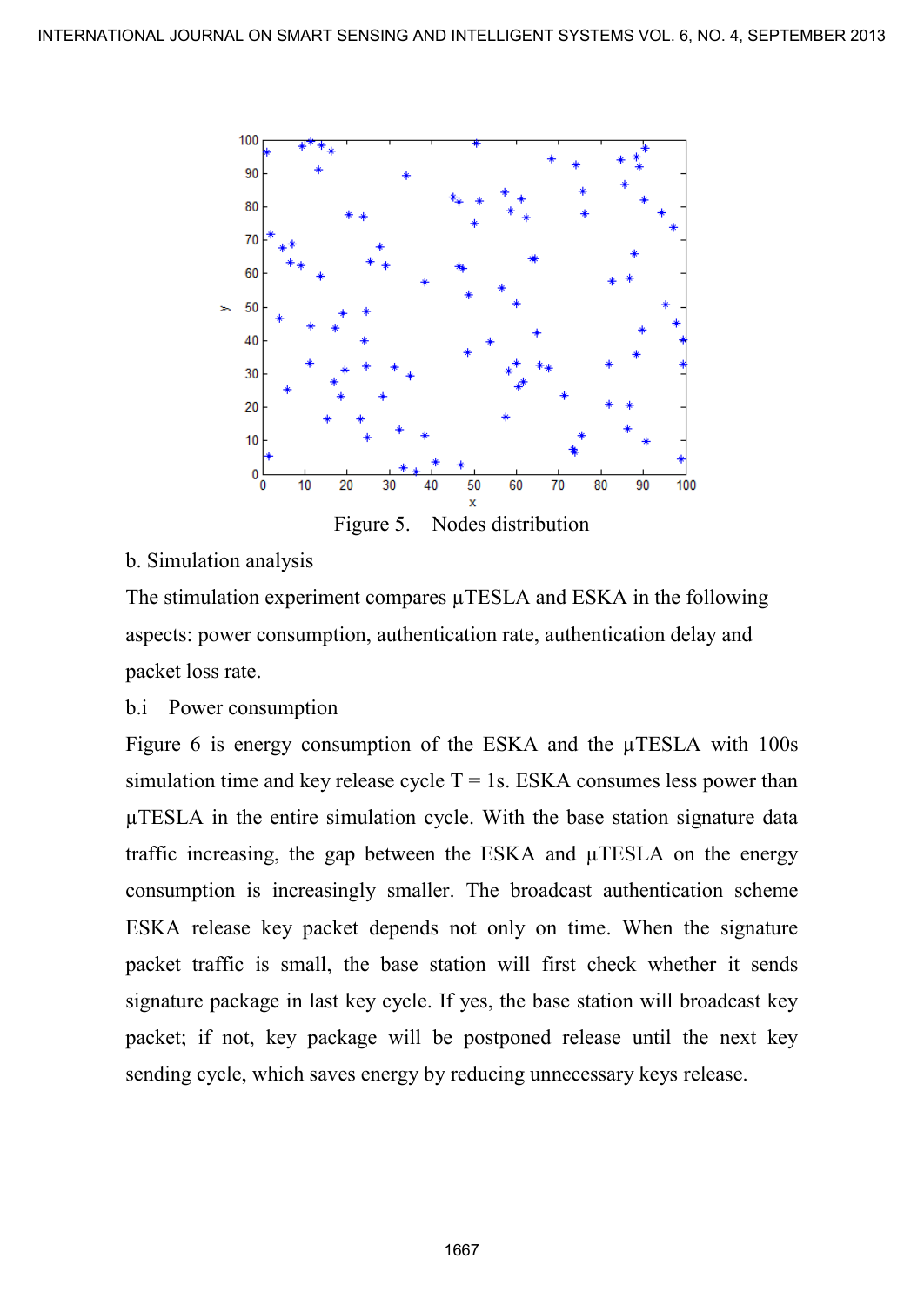

Authentication Rate

The certification rate is the ratio of the sensor node successfully authenticating signature packets and the base station sending signature packets. Figure 7 shows the authentication rate of ESKA and  $\mu$ TESLA in 250s and T=2s.



Figure 7. Authentication rate of ESKA and µTESLA

When the threshold value  $R=8$ , the ESKA is able to fully certified the signature data packets of base station broadcasted, while the certification rate of µTESLA is decreasing with broadcast traffic of base station increasing.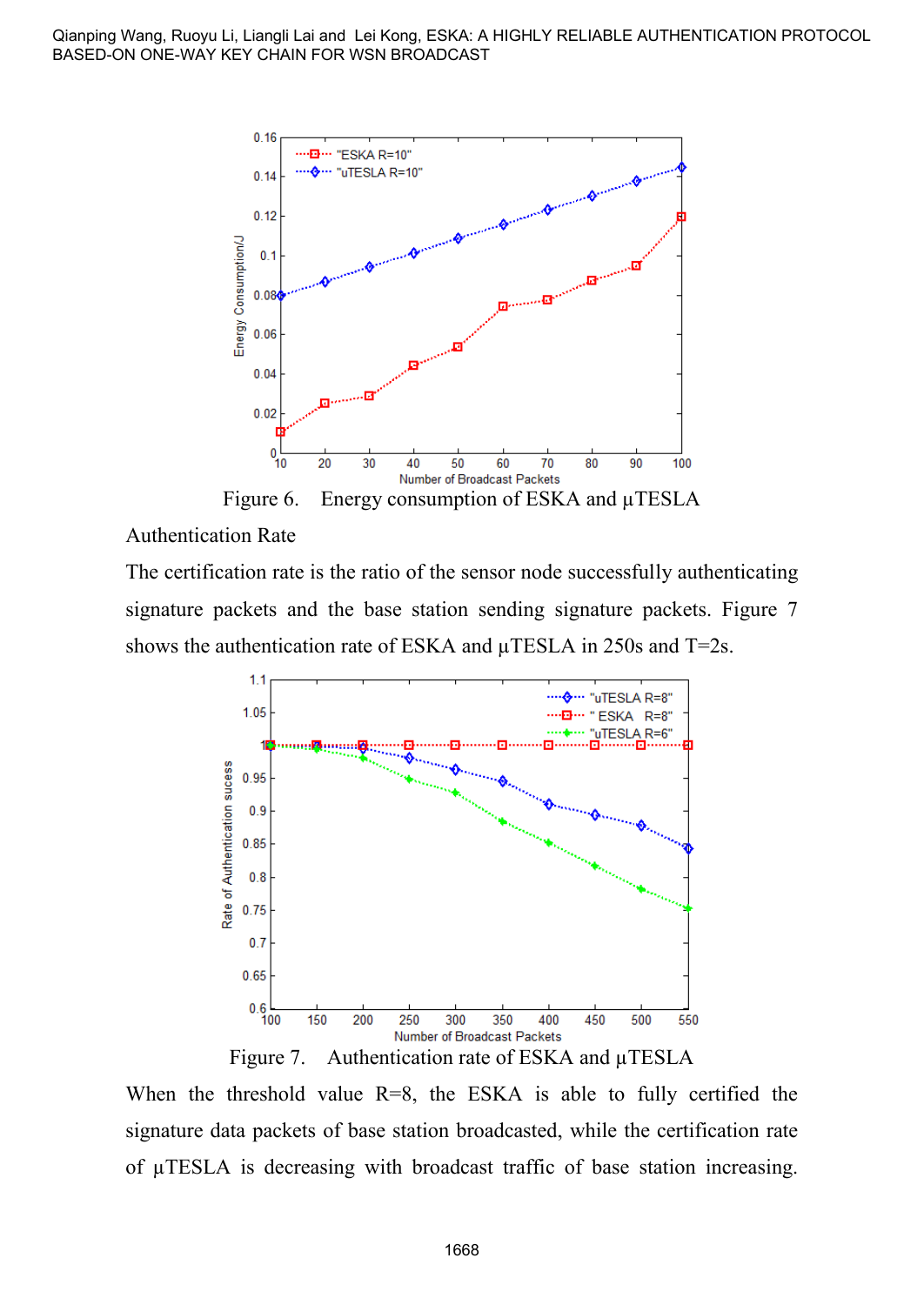When  $R=6$ , the  $\mu$ TESLA curve declines faster than  $R=8$ . Broadcasting the same signature packet of base station, certification rate is low when R=6. In sensor networks with less storage capacity, the network authentication rate of µTESLA will be lower with signature packets' increasing of base station broadcasting.

b.ii Authentication delay

The authentication delay is the length of time from the packet arriving at sensor node to be successfully certificated. Figure 8 is the authentication delay of ESKA and µTESLA.



Figure 8. the authentication delay of ESKA and  $\mu$ TESLA with 60s and T=1s Sensor node can only cache up to 8 signature packets in one network operating cycle. The node can only cache up to 480 signature packages in 60s. When the broadcast traffic exceeds this value, the sensor node using µTESLA protocol will cause the loss of broadcast signature packets because of insufficient cache space. The signature packets received will be certified until key cycle T arrives. When base station broadcasting signature packets is over 480, ESKA will release key packets before key cycle T arriving. With broadcast traffic increasing, the base station will use broadcast signature pack's threshold R as INTERNATIONAL JOURNAL ON SIGNATION AND INTELLIGENT SYSTEMS VOL. 6, NO. 4, SEPTEMBER 2013<br>
When R=6, the pl'IPSI A curve declines failed the storage consideration and is low when R=6. In<br>
simulate storage consideration del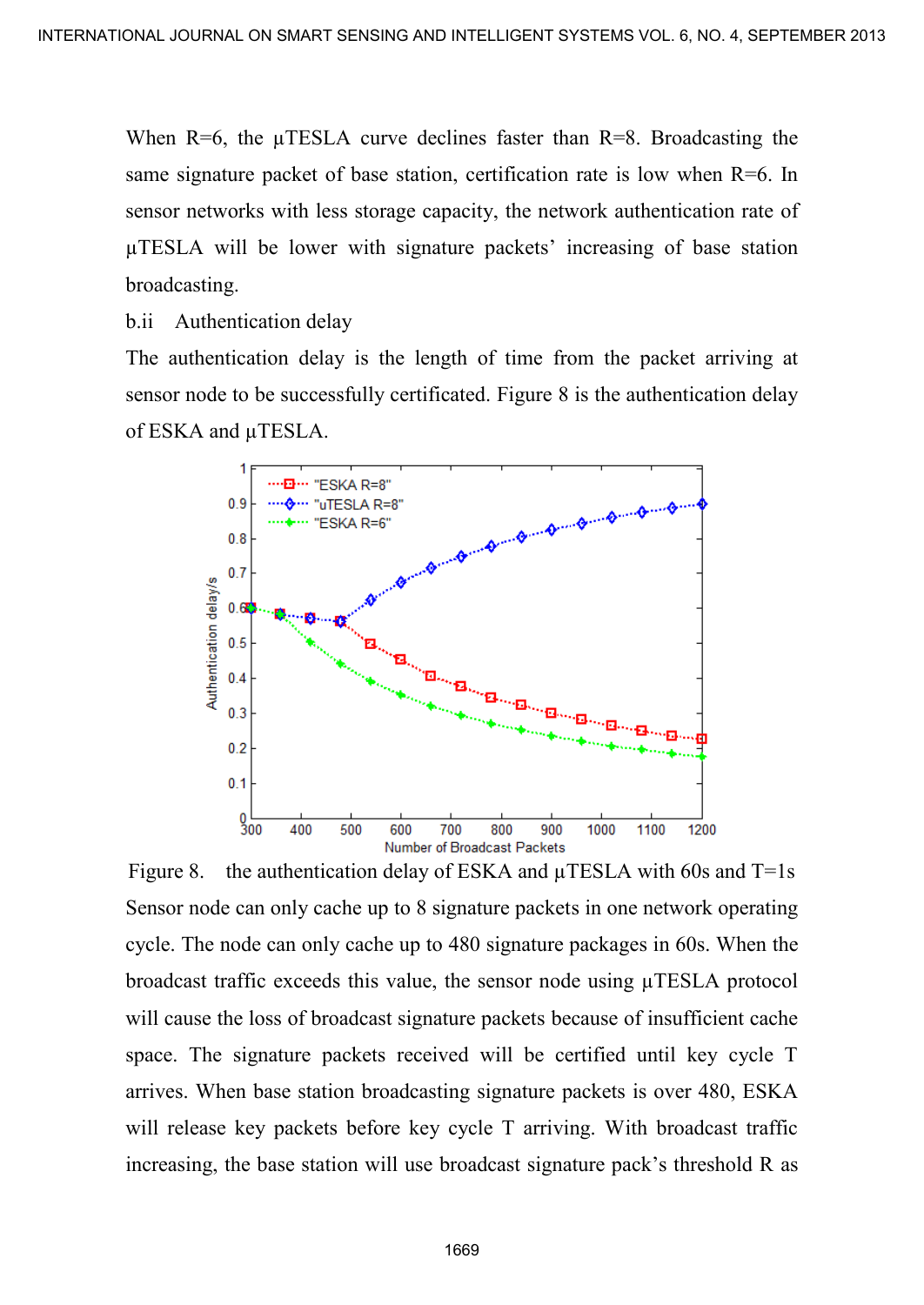the condition to release key, so the certification delay will decrease with the increase of traffic. When R=6, the ESKA will release key packets before the signature packets' number is more than 360, the certification delay will decrease with the increase of traffic and is less than R=8.

b.iii Packet Rate

Packet loss rate is defined as the ratio failed signature packages to the signature packets base station broadcasting and sending. The figure 9 shows packet loss rates of ESKA and µTESLA in 150s and T=2s.



Figure 9. Packet loss rates of ESKA and  $\mu$ TESLA

When threshold  $R=10$ , the packet loss rate of ESKA is zero, which because ESKA takes sensor nodes' buffer capacity of signature packets into account. The base station will broadcast immediately authentication key packets when data packets sent over the threshold R in a key release cycle. Sensor nodes can certify these signature packages and release the buffer space. But µTESLA does not take the matter that the traffic will affect the sensor nodes caching the signature packets into account. Packet loss rate will always increase along with the increase of network traffic. When the threshold  $R=8$ , the packet loss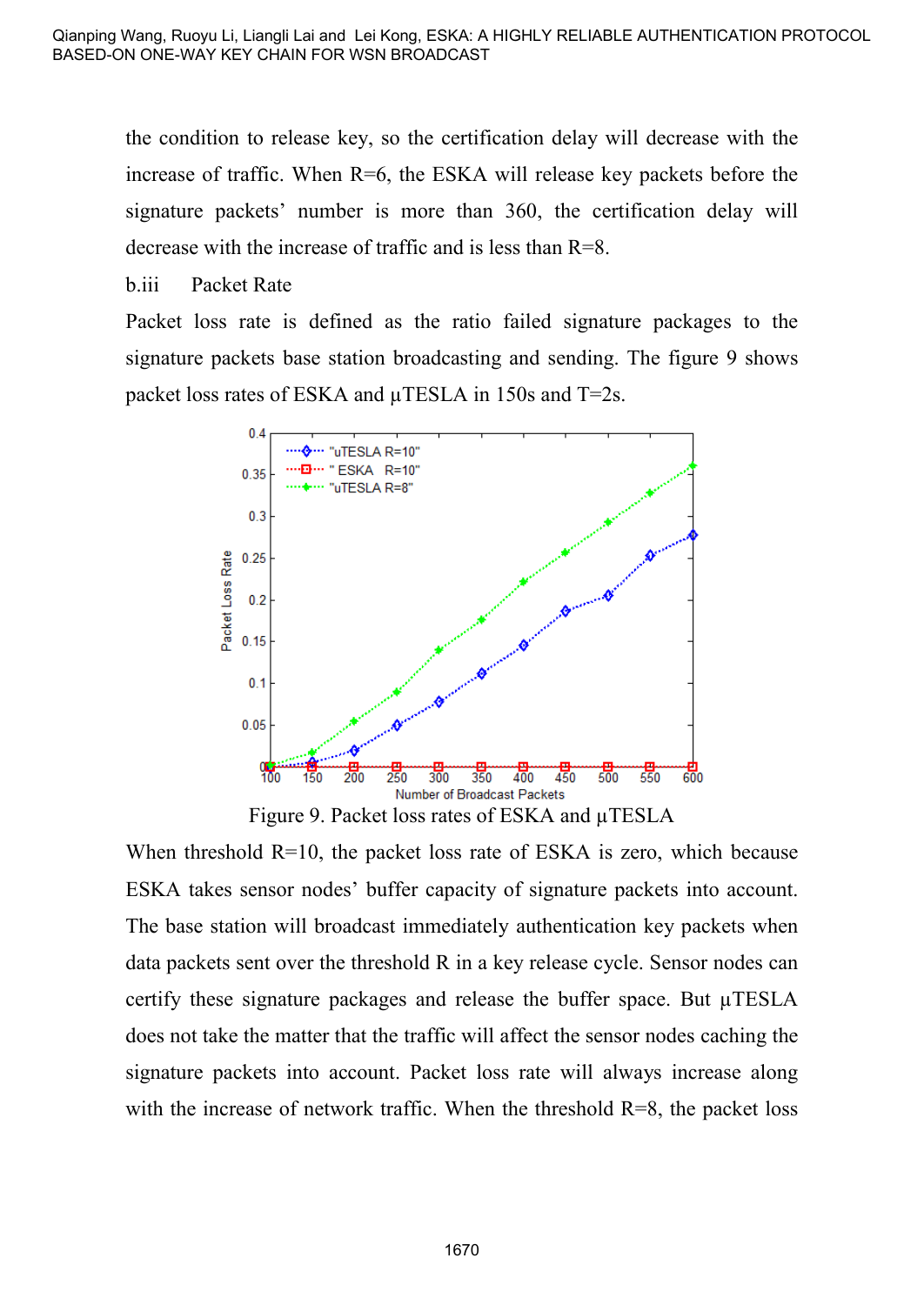rate of  $\mu$ TESLA is higher than R=6, which means that  $\mu$ TESLA has serious loss packet rate in smaller network with limit buffer capacity.

### V. CONCLUSION

As one of the most principal security services for wireless sensor networks, broadcast authentication was discussed in this paper. Broadcast authentication is of great significance in promoting the popularity of WSN applications. To satisfy demands from wireless sensor network for broadcast authentication, this paper presented a novel broadcast authentication scheme based on one-way key chain, namely the ESKA. The presented ESKA is basically an asymmetric authentication method which uses the one-way key chain and the delay in releasing the key to perform asymmetric authentication. The algorithm was presented in detail, the authentication rate was increased by adjusting the key release packet interval dynamically according to the broadcast traffic in the network. Meanwhile, the network is prevented from releasing the key packet in no broadcast packet and thus nodes' energy consumption is reduced. A group of simulations are conducted and the results of the presented method are compared to existing method such as µTESLA. The results had demonstrated that the proposed ESKA requires less communication and computation, and is capable to resist the replay attack and DoS attack, without need for time synchronization. INTERNATIONAL JOURNAL ORIGINAL SURFACE AND INTELLIGENT SYSTEMS VOL. 6, NO 4, SEPTEMBER 2013<br>
Trace of p ITEST A is higher than R=6, which means that p ITEST A has serious<br>
loss packet rate in smaller network with limit buf

#### Acknowledgements

This work is supported in part by the National Natural Science Foundation of China (Grant No.51134023/E0422). We are grateful to express our thanks.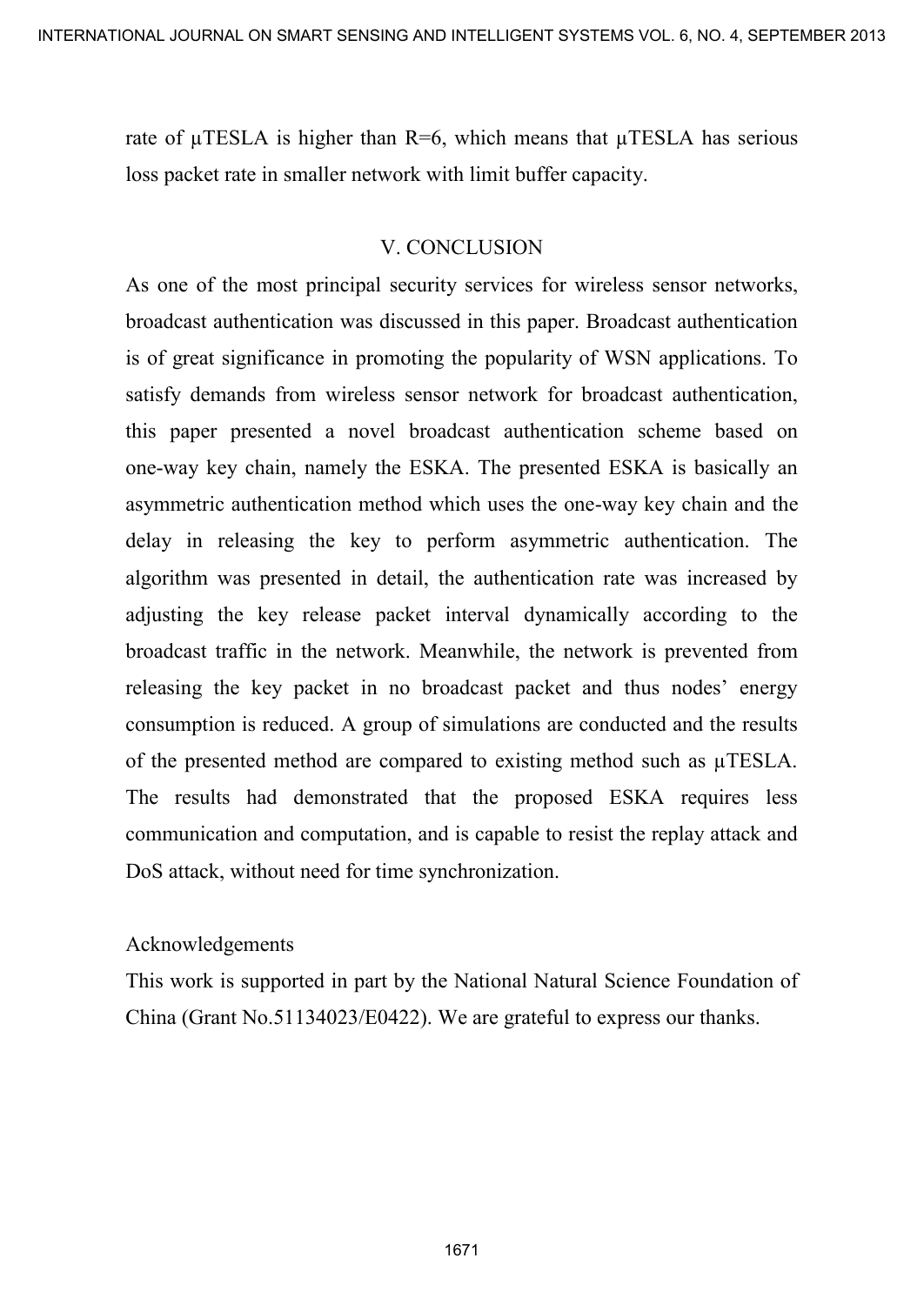#### REFERENCES

[1] Vasanth Iyer, Garimella Ram Murthy, M.B. Srinivas, "Training Data Compression Algorithms and Reliability in Large Wireless Sensor Networks[J]", International Journal On Smart Sensing And Intelligent Systems, Vol. 1, No. 4, December 2008, pp. 912-921,.

[2] Wenyan Fu, Deshi Li, Jian chen, Yanyan Han, Jugen Nie, "Topology Optimization Control with Balanced Energy and Load in Underwater Acoustic Sensor Networks[J]", International Journal On Smart Sensing And Intelligent Systems Vol. 4, No. 1, March 2011, pp. 138-159.

[3] Sye Loong Keoh, Emil Lupu, Morris Sloman, "Securing Body Sensor Networks: Sensor Association and Key Management[C]", IEEE International Conference on Pervasive Computing and Communications, IEEE Computer Society, 2009, pp. 53-65.

[4] Du Xiaoming, Chen Yan, "Review on Research status and application of wireless sensor networks [J]", Beijing Business University (Natural Science Edition), Vol. 26, No.1, 2008, pp. 41–44.

[5] Lang Weimin, Yang Zongkai, "Research on wireless sensor network security [J]", Computer Science, Vol. 32, No.2, 2008, pp. 54-58.

[6] James Newsome, Elaine Shi, Song Dawn, "The Sybil Attack in Sensor Networks Analysis& Defenses[C]", In: Proc of Third Intl .Symposium on Information Processing in Sensor Networks (IPSN' 04), Berkeley, California. USA: ACM press, 2004, pp. 259-268, .

[7] Callaway E H. "Wireless Sensor Networks: Architectures and Protocols [M]", Routledge USA: Auerbach Publications, 2004, pp. 45-57.

[8] Chris Karlof, David Wagner, "Ad hoc Secure routing in wireless sensor networks: attacks and countermeasures [J]",Ad Hoc Networks, Vol. 1, No.2-3, 2003, pp. 293-315,.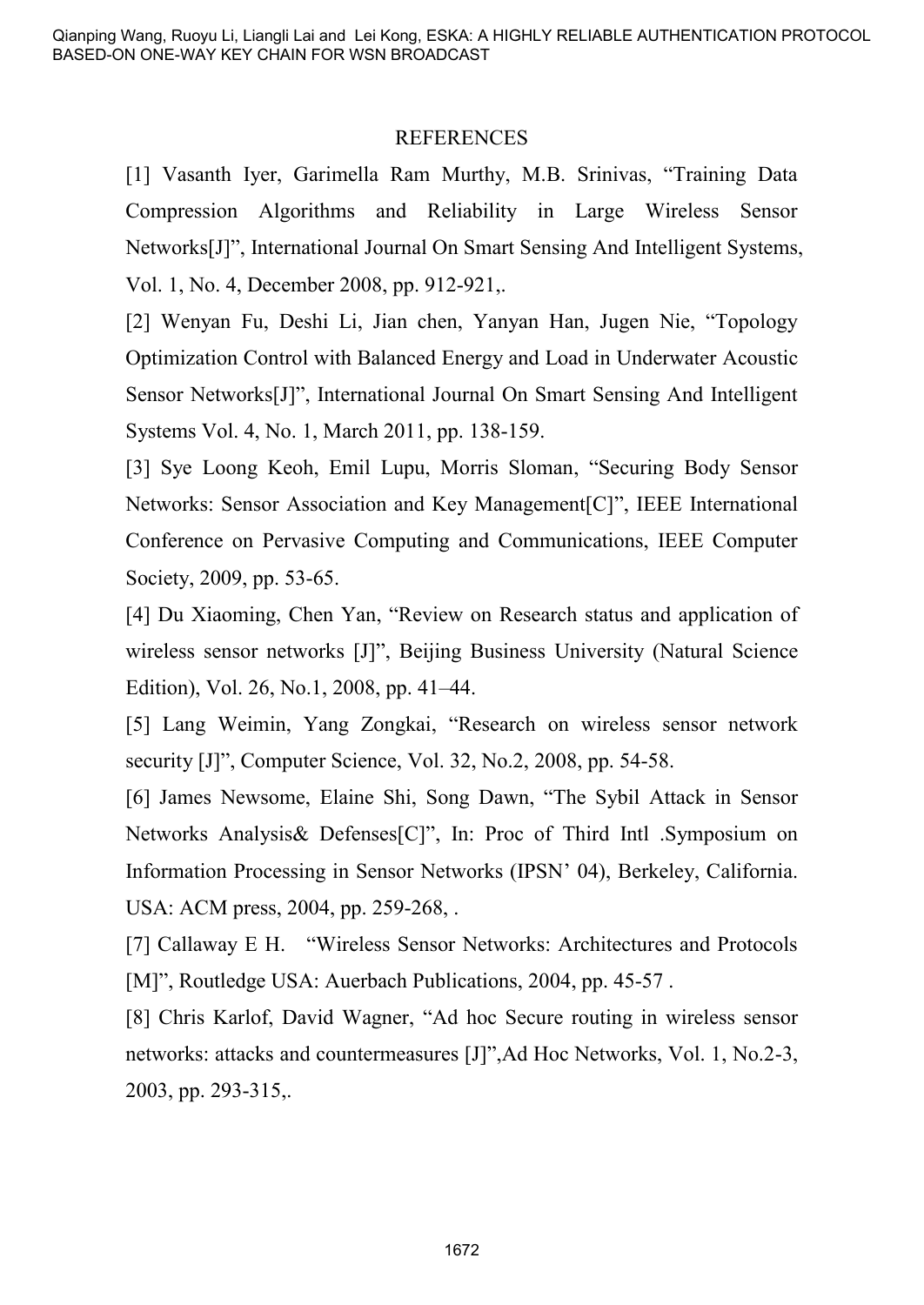[9] T.Jayakumar, C.Babu Rao, John Philip, "Sensors For Monitoring Components, Systems And Processes[J]", International Journal On Smart Sensing And Intelligent Systems, Vol. 3, No. 1, March 2010, pp. 61-74.

[10] Tien-Wen Sung, Ting-Ting Wu, Chu-Sing Yang, Yueh-Min Huang, "Reliable Data Broadcast for Zigbee Wireless Sensor Networks[J]", International Journal On Smart Sensing And Intelligent Systems, Vol. 3, No. 3, September 2010, pp. 504-520.

[11] Mel Siegel, "Scaling Issues in Large Networks of Small Sensors: Energy and Communication Management [J]", International Journal on Smart Sensing and Intelligent Systems, Vol. 1, No. 1, March 2008, pp. 285-299.

[12]Liu Dongang, Peng Ning, "Multi-level μTESLA: Broadcast Authentication for Distributed Sensor Networks[J]". ACM Transactions in Embedded Computing Systems, Vol. 3, No.4, November 2004, pp. 800-836.

[13] Sencun Zhu , Sanjeev Setia, Sushil Jajodia , "LEAP+: efficient security mechanisms for large-scale distributed sensor networks[C]", ACM Transactions on Sensor Networks ,Volume 2 Issue 4, November 2006, pp. 500-528 .

[14] Liu An, Peng Ning, "TinyECC: a configurable library for elliptic curve cryptography in wireless sensor networks[C]", 2008. IPSN '08. International Conference on Information Processing in Sensor Networks, 2008, pp. 245 - 256,. INTERNATIONAL JOURNAL ON SMART CHEMBER AND INTELLIGENT SYSTEMS VOL. 6, NOT SINCT COMPOSITION COMPOSITION CONTINUES CONTINUES CONTINUES (PORTION) THE STATISTIC CONTINUES (PRESS) THE CONTINUES (PRESS) THE CONTINUES (THE STAT

[15] Arvinderpal S. Wander , Nils Gura , Hans Eberle , "Energy Analysis of Public--key Cryptography on Small Wireless Devices[C]", In: Proceedings of the 3rd IEEE Intl Conference on Pervasive Computing and Communications. California: IEEE Computer Society Press, 2005, pp. 324-328.

[16] Piotrowski Krzysztof, Langendoerfer Peter, Peter Steffen, "How public key cryptography influences wireless sensor node lifetime[C]", Proceeding of the 4th ACM Workshop on Security of AdHoc and Sensor Networks, New York: ACM Press(SASN 2007), pp. 169-176,.